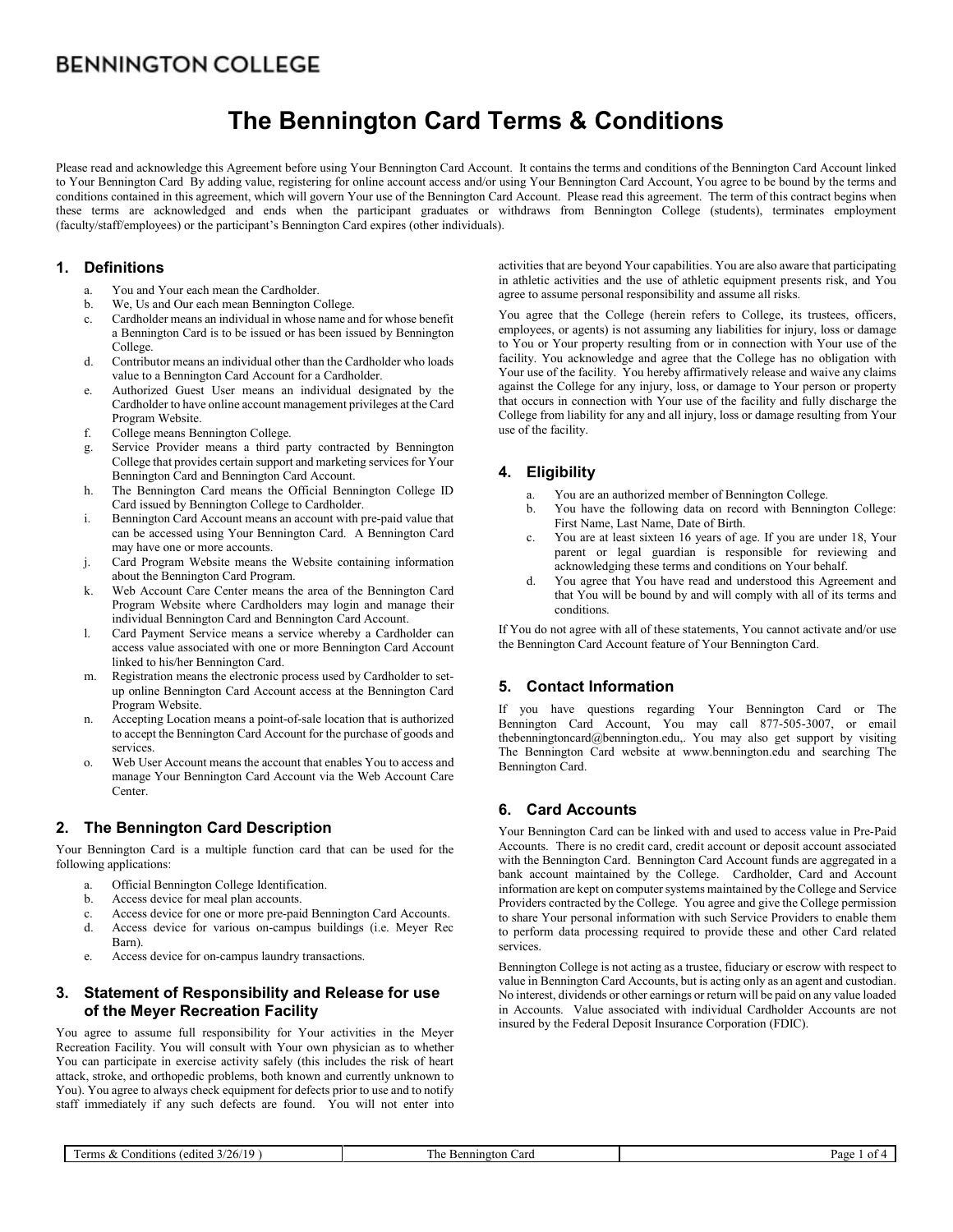# **7. Registration**

You can register for online account access to Your Bennington Card Account at the Web Account Care Center. In order to register Your Bennington Card Account You must validate personal information, provide information from Your Bennington Card, agree to these Bennington Card Account Terms & Conditions, and create a Web User Account including a login and password.

You agree to provide true, accurate and complete registration information and to maintain and promptly update Your information as applicable. You agree not to impersonate any other person or use a name that You are not authorized to use. If any information You provide is untrue, inaccurate, not current, or incomplete, without limiting other remedies, Bennington College has the right to terminate Your use of the Service and Bennington College, its agents, suppliers, and subcontractors have the right to recover from You any costs or losses incurred as a direct or indirect result of the inaccurate or incomplete information.

# **8. Password & Security**

You should not reveal Your account login information or password(s) to anyone else. You must safeguard and protect the confidentiality of Your password to keep Your Bennington Card Account secure. You will be responsible and liable for all instructions received at the Bennington Card Program Website that are accompanied by Your password, regardless of whether those instructions actually come from You. Bennington College is not responsible for losses incurred by the Cardholders as the result of the loss, theft, or misuse of passwords.

# **9. Unauthorized Use**

If You use, or attempt to use Your Bennington Card or the Card Payment Service for purposes other than permitted uses (i.e. making payments, managing Your accounts, access to various campus buildings), including but not limited to tampering, hacking, modifying or otherwise corrupting the security or functionality of the Service, Your Bennington Card Account will be terminated and You will be subject to damages and other penalties, including criminal prosecution where applicable.

# **10. Electronic Statements & Communications**

To the fullest extent permitted by applicable law, this Agreement and any other agreements, notices or other communications regarding Your Bennington Card Account and/or Your use of the Service ("Communications"), may be provided to You electronically and You agree to receive all Communications from Bennington College pertaining to Your Bennington Card in electronic form. Electronic Communications may be posted on the pages within the Bennington Card Program Website and/or delivered to Your e-mail address. You may print a copy of any Communications and retain it for Your records. All Communications in either electronic or paper format will be considered to be in "writing," and to have been received no later than five (5) business days after posting or dissemination, whether or not You have received or retrieved the Communication. Bennington College reserves the right but assumes no obligation to provide Communications in paper format. Your consent to receive Communications electronically is valid until You revoke Your consent by notifying Bennington College us in writing at the address in the Contact Section of these Terms & Conditions. If You revoke Your consent to receive Communications electronically, Bennington College will terminate Your right to use the Bennington Card Account.

You agree to inspect Your electronic statements and to notify us of any erroneous, improper or unauthorized transactions. If Your electronic statement indicates transactions that You did not make, you agree to notify us immediately using the information of the Contact section of this agreement.

# **11. Correct Email and Mailing Address**

You agree and warrant that You have access to the Internet and to a current functional personal email address. You have the sole responsibility for providing Bennington College with a correct and operational email address.

Bennington College will not be liable for any undelivered email communications or any costs You incur for maintaining Internet access and an email account. You must promptly notify Bennington College of any change in Your email.

If Your mail or postal address changes, you must access the Web Account Care Center immediately and change Your address.

# **12. Using the Bennington Card Account**

You may use the Bennington Card for the following purposes:

- a. Pay for goods and services at accepting locations on and around campus.
- b. Obtain balances and review transaction activity online.
- c. Access telephone customer support.
- d. Add value to Bennington Card Account using a check, credit card or debit card.

### *I. Multiple Accounts*

Your Bennington Card may be associated with multiple Accounts. Each Account has its own policies and rules pertaining to acceptance, online account access and funds loading. We reserve the right to restrict the use of Accounts to certain qualifying locations. When authorizing a Bennington Card purchase We will search for funds across all of Your eligible Accounts in a specific order consistent with Our acceptance policies. You agree that We may use value from more than one account to complete a single purchase.

#### *II. Bennington Card Account Spending &-Value Add Limits*

| Daily Spend Limit              | \$750    |
|--------------------------------|----------|
| Daily Self-Service Spend Limit | \$40     |
| Minimum Value Add              | \$1.00   |
| Maximum Value Add              | \$3,000  |
| Minimum Transaction Amount     | \$\$0.01 |
| Maximum Transaction Amount     | \$750    |
| <b>Accepting Locations</b>     | A11      |
|                                |          |

## **13. Adding Value to Bennington Card Accounts**

You, Contributors and Authorized Guest Users may add value to select Bennington Card Accounts at the Web Account Care Center or by mail, subject to the limitations provided herein.

We reserve the right to accept or reject any request to add additional value to Bennington Card Accounts, in Our sole discretion. If any transfer of value to a Bennington Card Account becomes subject to any stop payment order or chargeback after value has been credited to the Bennington Card Account, We will be entitled to recover the full amount of the stopped or charged-back payment plus any applicable fees by deducting an equivalent amount from the Bennington Card Account.

### *I. Value Availability*

Credit Card, Debit Card, Check and Cash Payments will be made available to the Cardholder on the same business day as the payment is received.

### *II. Quick Re-Value*

Contributors (i.e. parents, family, friends) can add value to Your Bennington Card Account via the Bennington Card Program Website without logging-in to Your account by entering unique personal information, then following prompts on the web site. You acknowledge and agree that Contributors may add value in this manner.

### *III. Saved Payment Methods*

You and Authorized Guest Users may save payment methods on file for convenient future use. If a saved Payment Method is determined to be invalid for any reason We will notify You and ask that You update the payment method information. We reserve the right to remove invalid or expired cards from Your account at Our discretion. You or Authorized Guest Users may edit saved payment methods at any time at the Web Account Care Center.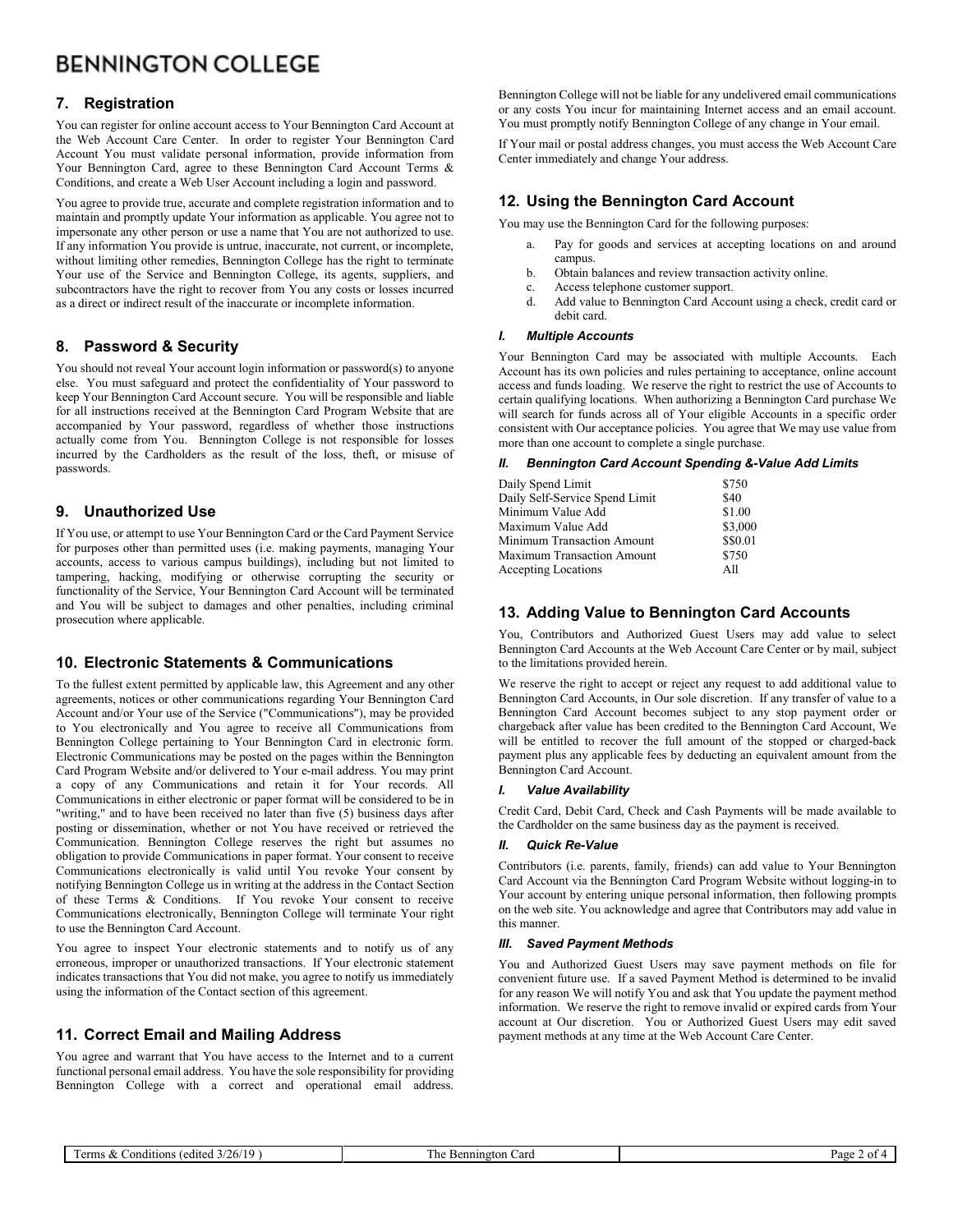### *IV. Automatic Recurring Payments*

You and Authorized Guest Users may provide instructions to automatically add value to Your Bennington Card Account on a recurring basis using a payment method saved on file. You or Authorized Guest Users may edit or delete these instructions at any time at the Web Account Care Center.

### **14. Making Purchases with Bennington Card**

You must have sufficient value available in Your Bennington Card Account to pay for each transaction. Each time You use Your Bennington Card Account, the amount of the transaction will be debited from the Account. You may not spend more value than You have on any given Account. Should Your purchase amount exceed the remaining balance in Your Bennington Card Account, you are responsible for providing a secondary form of payment to complete the transaction.

## **15. Bennington Card Receipts**

You agree to sign a receipt for any transaction made with Your Bennington Card Account where requested by the accepting location You may not receive a receipt at dining halls and certain self-service locations such as vending, laundry and copy machines.

## **16. Overdrafts & Negative Accounts**

If an Accepting Location attempts to process a transaction for more than the value available in Your eligible Bennington Card Account, the transaction will be declined. For self-service transactions, Your account must have a balance at least as high as the highest priced item available for sale at the self-service location. Your account will be charged only the amount of the purchase actually selected; however Your transaction history may temporarily show the transaction at the higher amount. If, for any reason, a transaction is processed for more than the value in the Bennington Card Account, You are liable for that entire amount and agree to pay any overdraft immediately on demand. We reserve the right to (i) automatically debit such overdrafts from any available value present now or in the future on this Bennington Card Account or any other Bennington Card Accounts or Payment Methods You have on file at Bennington College, (ii) suspend Your Bennington Card Account until payment on negative account is made in whole.

If any funds to which You are not legally entitled are credited to Your Account by mistake or otherwise, You agree that such amounts are debts owing from You to Us and You authorize Us to deduct such amounts from Your Account to the extent permitted by law. You authorize Us to take this action without Notice or demand to You.

# **17. Loyalty and Discount Programs**

From time to time, We may, at Our sole discretion, offer loyalty and discount programs that allow You to accumulate and receive benefits, awards and discounts from accepting locations. You agree that Your Bennington Card Account use with individual locations may be tracked and recorded by us so that You may participate and benefit from these programs.

### **18. Lost or Stolen Bennington Cards**

You agree to notify us immediately if (i) Your Bennington Card has been lost or stolen or (ii) You believe someone has made a purchase using Your Bennington Card Account without Your permission. You may be responsible for the unauthorized use of the Bennington Card Account if You fail to notify Us that the Bennington Card has been lost or stolen You can suspend Your Bennington Card Account at the Web Account Care Center or by calling us at 877-505-3007 or by contacting the Business Office. When Your Bennington Card has been reported lost or stolen, We will suspend the Bennington Card Account to prevent unauthorized use. You may also request a replacement card. There is a card replacement card fee of \$15.

#### *I. Re-Activating Bennington Card Account*

If You find Your Bennington Card after it has been reported lost, You may reactivate the Bennington Card Account if (i) the re-activate request is received within two days of the card being suspended and (ii) a new card has not been issued. You can re-activate Your Bennington Card Account at the Web Account Care Center.

## **19. Disputes/Returns**

You agree to work to resolve all disputes about purchases made using the Bennington Card Account with the merchant or location that accepted the Bennington Card. If You are entitled to a refund for any reason for goods or services obtained with the Bennington Card Account, You agree to accept credits to the Bennington Card Account in place of cash. Bennington College is not a party to any transaction with any merchant other than the College and is not responsible for resolving any disputes between You and any such merchant or for providing a refund to Your Card in the case of such dispute.

# **20. Error Resolution**

If You think Your statement or receipt is wrong or if You need more information about a transaction listed on Your statement or receipt, please contact us as soon as possible using the information in the Contact section of this agreement.

We must hear from You no later than 60 days after We made available the First electronic statement on which the problem or error appeared. When calling or notifying us You must:

- a. Include the account holder name and account number.
- b. Describe the transaction in question and explain as clearly as possible the discrepancy.
- c. Indicate the dollar amount of the transaction.

If You make an oral request, We may require You to send the question in writing within 10 business days.

We will make best efforts to complete Our investigation within 10 business days after We hear from You and will correct any error promptly. However, We may take up to 45 days to investigate the discrepancy. If We take more than 10 days to investigate a problem, We will re-credit the account holder's account within 10 business days for the amount. If the account holder is asked to put the discrepancy in writing and We do not receive it within 10 business days, We may not re-credit the account.

If We decide that there was no error, We will send You a written explanation within three business days after We finish Our investigation. You may ask for copies of the documents used in the investigation.

# **21. Account Refunds**

Eligible refunds are processed upon request and will be completed within 4-6 weeks of a written request. Refund requests must be submitted in writing to:

Bennington College Business Office or by emailing thebenningtoncard.edu.

- a. Refund To You:
	- 1) You may request a refund of Your Bennington Card Account balance at the end of term; when you graduate or withdraw from Bennington College; or by exception as approved by the Dean of Students. Proof of withdrawal or dismissal is required.
	- 2) Refund requests from faculty and staff are accepted at any time but limited to a total of 4 refunds per year. A \$5.00 refund service fee will be deducted from the refund. Account balance must be \$5.01 or more. No refunds will be issued for amounts less than \$5
	- 3) Refunds processed at the end of term for returning students are accessed a \$5.00 refund service fee that will be deducted from the refund. Account balance must be \$5.01 or more. No refunds will be issued for amounts less than \$5.
	- 4) Refunds processed for students graduating, withdrawing, or not returning to Bennington College are not accessed a refund service fee.